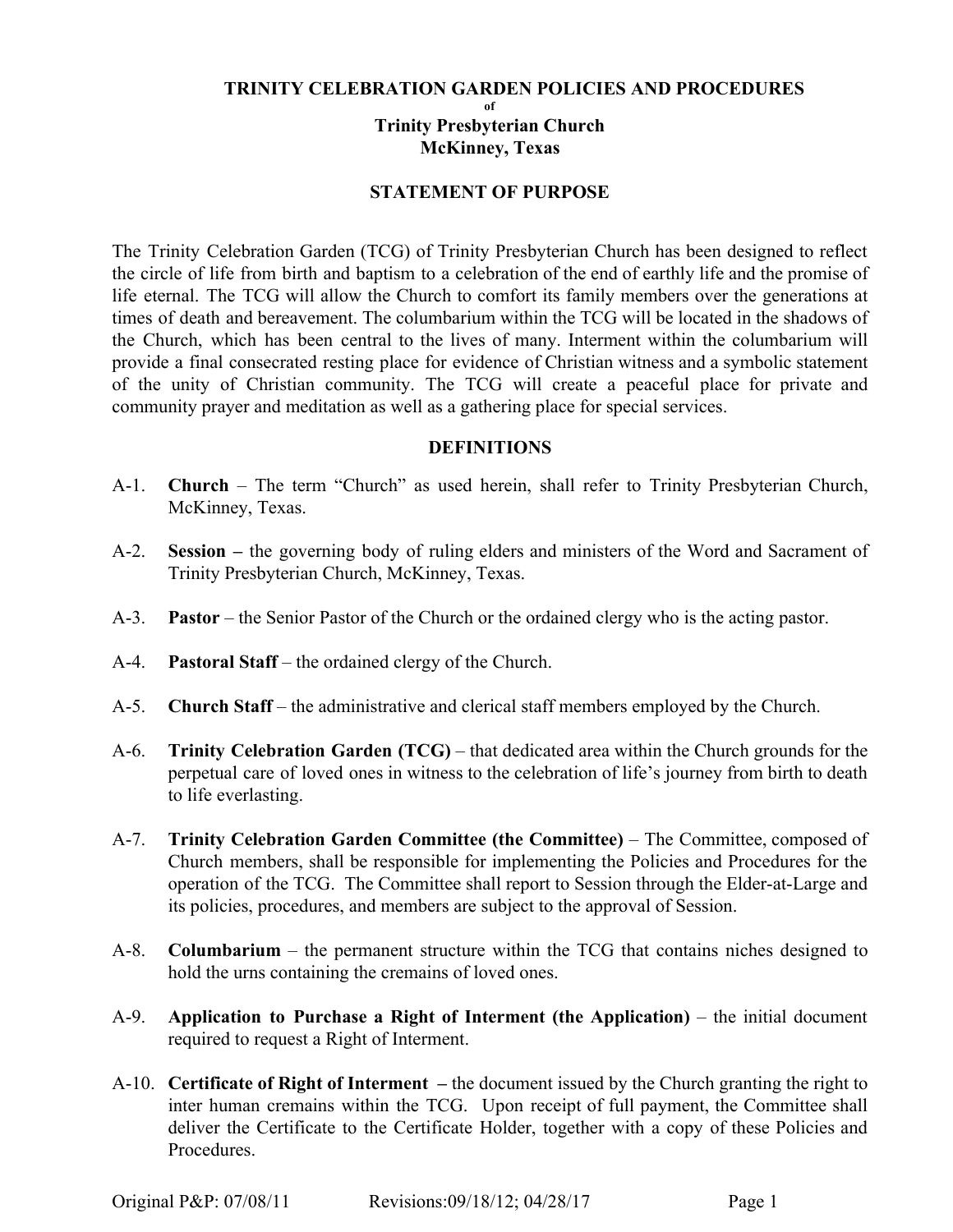- A-11. **Certificate Holder** one who has purchased a Right of Interment as evidenced by a Certificate of Right of Interment issued to the Certificate Holder, or his legal designee by the TCG Committee.
- A-12. **Cremains –** cremated human remains of the deceased for the purpose of interment in the Trinity Celebration Garden.
- A-13. **Urn**  permanent, standardized containers approved and supplied by the Committee.
- A-14. **Inurnment** the placement of cremated remains in an urn.
- A-15. **Niche** one of several spaces in a permanent, specially-constructed framework, each niche having: (i) space for one or two urns in which human cremains are placed; and (ii) a uniform front upon which the identifying inscription is engraved.
- A-16. **Interment** permanent disposition of remains by placement in a niche.
- A-17. **Inscription –** uniformly engraved information identifying the cremains of the decedent. Refer to *Inscriptions H1 to H-3* of these Policies and Procedures.
- A-18. **Memory Plaque** uniformly engraved information to identify and/or honor a deceased loved one, in lieu of interment. Refer to *Inscriptions H1 to H-3* of these Policies and Procedures. A Certificate shall be issued to the purchaser of a Memory Plaque.
- A-19. **Policies and Procedures –** the policies and procedures as described in this document and in B-1 below

### **GOVERNANCE AND SUPERVISION**

- B-1. **Governance –** The Columbarium located within the TCG is owned by and is part of the Church. The administration, operation and maintenance of the Celebration Garden is the ultimate responsibility of the Session which may delegate certain powers, as appropriate, to the Committee with respect to the administration, operation and maintenance of the TCG. The Committee is authorized to provide a set of Policies and Procedures and to recommend any changes that may be required, from time to time, in such Policies and Procedures. The original Policies and Procedures and subsequent changes recommended by the Committee shall become effective upon approval by the Church Session.
- B-2. **Temporary Exceptions and Modifications** Special situations may arise in which the enforcement of a policy or procedure may impose unnecessary hardship. Therefore, the Committee may, at any time, temporarily amend, repeal, suspend or waive any or all of the Policies and Procedures. Any such temporary exception or waiver shall in no way be construed to constitute a continuing waiver of a specific Policy or Procedure, unless specifically so stated by the Session.

**Committee Structure** – See Addendum 1 for Committee structure.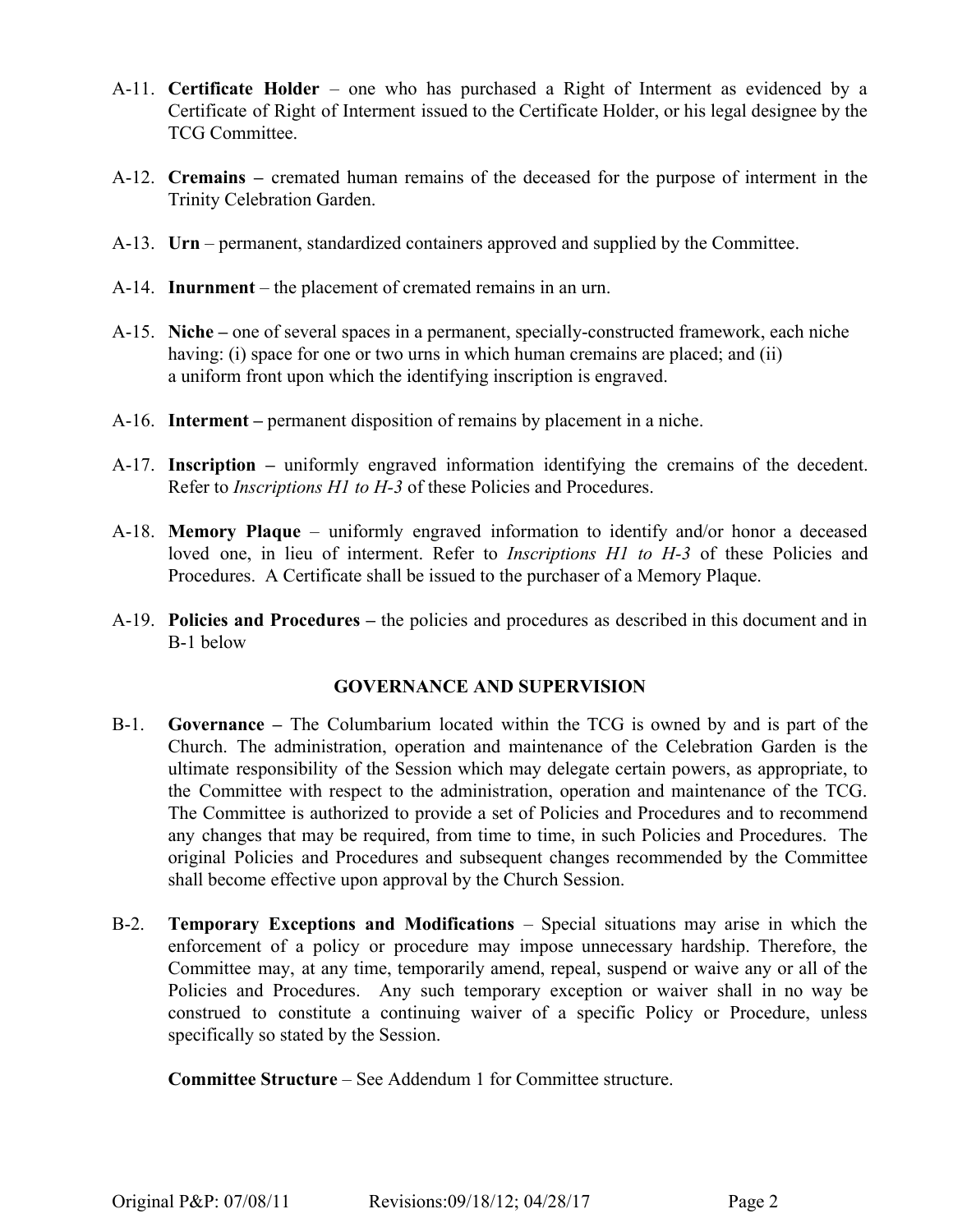## **RIGHT OF INTERMENT**

- C-1. **Subject to Laws:** In addition to these Policies and Procedures, all interments, and removals shall comply with all federal, state, and local laws, rules and regulations to the extent they are applicable to the Church. Nothing herein shall be construed as a waiver of any exemption the Church is provided pursuant to such laws, rules and regulations.
- C-2. **Eligibility:** Interment in the TCG shall be available to any member or former member of the Church, ordained clergy, employees and former employees of the Church, and members of his or her immediate family. Members of his or her immediate family shall include: siblings, parents, children and grandchildren (natural, adopted, foster or step) and the spouses of the above-stated persons. Requests for interment of persons outside the above categories may be honored if recommended by the Committee and with the written consent of the Senior Pastor.
- C-3. **Fees:** A one-time fee shall be collected by the Church for the Right of Interment in the TCG. This fee, as specified in the current Schedule of Fees, includes all costs directly associated with interment, inscription of names and dates, and perpetual care of the TCG. Upon recommendation by the Committee and approval by the Session, the fee may be changed from time to time. A Certificate Holder, as herein defined, will neither be reimbursed nor assessed additional costs if the fee changes.

The one-time fee for the Right of Interment does not include the cost of cremation, transportation or other off-premises costs. The customary fees and costs associated with religious or memorial services are not included in the one-time fee; a schedule of these fees and costs may be obtained directly from the Church.

The Committee may waive the fees for any part of or all the payment for anyone otherwise eligible. This shall be done discreetly upon the recommendation of the Senior Pastor, and the niche may be selected without prejudice from any of the remaining unsold niches by the person in need or his/her survivors.

- C-4. **Purchase of a Right of Interment:** To purchase a Right of Interment, an eligible person may obtain the appropriate Application and Inscription Order Forms and supporting materials from the Church office. Complete Application information, forms, Policies and Procedures, and supporting materials may also be downloaded directly from the Trinity website. The applicant shall complete all applicable forms and submit them to the Committee. A member of the Committee will contact the applicant to ensure that all information is correct and then submit the application to the Committee for final approval.
- C-5. **Purchase of a Memory Plaque:** To purchase a Memory Plaque, an eligible person may obtain the appropriate Application and Inscription Order Forms and supporting materials from the Church office. Complete Application information, forms, Policies and Procedures, and supporting materials may also be downloaded directly from the Trinity website. The applicant shall complete all applicable forms and submit them to the Committee. A member of the Committee will contact the applicant to ensure that all information is correct and then submit the application to the Committee for final approval.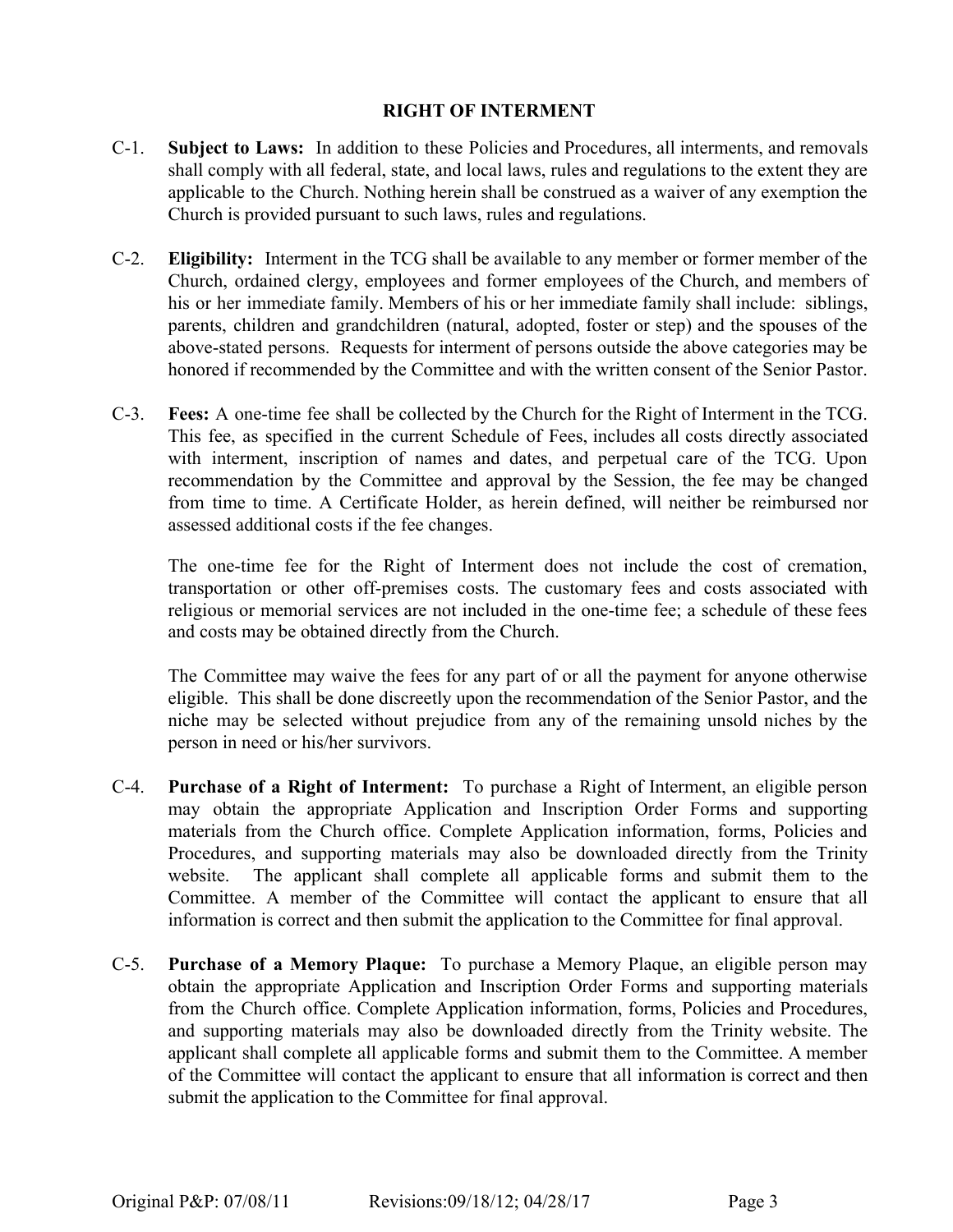- C-6. **Exclusive Right to Use:** Upon approval of the application process and receipt of full payment, the Committee shall deliver the Certificate of Right of Interment to the applicant (now Certificate Holder), or his legal designee. The Certificate shall be issued in the name of the Certificate Holder. No cremains may be interred except those for persons listed on the **Certificate**
- C-7. **Selection:** The Certificate Holder shall have the right to select any Niche(s) or Memory Plaque(s) which may be available at that time. If more than one application shall have been approved on the same date, the rights of preference shall be based on the date and time the completed applications are received. No more niches shall be sold to a family than those necessary to inter the cremains of all eligible persons in that family.
- C-8. **Title and Retained Rights:** The Certificate Holder acquires no property rights in the TCG, any of its niches, memory plaques, or any of the Church's property. Legal title to the columbarium remains with the Church at all times. The Certificate of Right of Interment attests only to the right to inter the cremains of the person(s) named on the Certificate in the specific location listed in the Certificate. In the event of a discrepancy between the Certificate and the administrative records maintained by the Committee, the latter shall take preference.
- C-9. **Certificate Holder's Obligation of Notification:** It shall be the duty of the Certificate Holder to notify the Church office of any change in mailing address and related information. Notice sent to a Certificate Holder at the last address on file in the Church office shall be considered sufficient and proper legal notification for all.

# **ARRANGEMENTS FOR INTERMENT SERVICES**

- D-1. **Pastoral Services:** The Pastoral Staff shall have complete authority for all religious services of committal as defined by the Constitution of the Presbyterian Church (USA) and the Bylaws of the Church. The committal service shall be at the convenience of the Pastor or minister and the family of the deceased to be interred. Only an ordained minister serving Trinity Presbyterian Church, or an ordained minister invited by the Pastor of the Church, shall be authorized to officiate at an interment service in the TCG. The interment shall be in the manner directed by the Pastoral Staff.
- D-2. **Application for Memorial Services:** A family representative, or their legal designee, is responsible for making interment arrangements with the Church in accordance with Section 711.002, Disposition of Remains. Duty to Inter, of the Texas Health and Safety Code.
- D-3. **Responsibility for Identity:** The Church and the TCG Committee shall not be liable for ensuring the identity of the human cremains delivered for interment.
- D-4. **Interment Permits:** Any permits for interment required by applicable federal, state or local laws must be secured and furnished by the Certificate Holder, the family of the decedent or the funeral director. In no event shall Trinity Presbyterian Church be responsible for acquiring any such permits.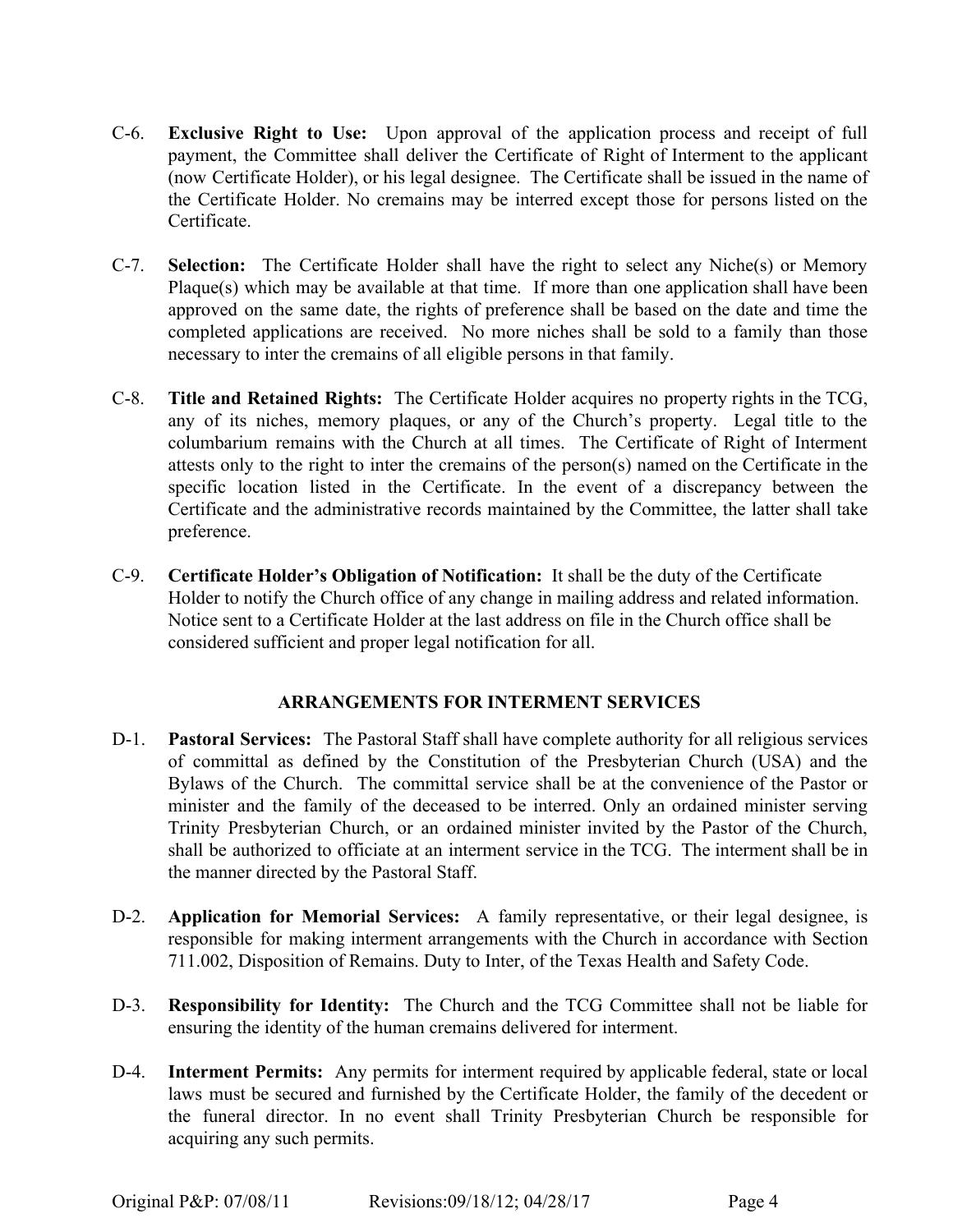- D-5. **Urns and Engraving:** Interment shall be made only in the urn approved by the Committee or supplied by the Church. The face of the niche, face of the urn lid, and/or memorial plaque shall be uniformly engraved with the decedent's name, date of birth and date of death, as provided on the Inscription Order Form.
- D-6. **Opening and Closing of Niches:** The Church shall arrange for the opening and closing of niches at the time of interment. Cost is included in the original purchase price of the niche.
- D-7. **Content of Niches:** Only urns and human cremains are permitted in the niches.

# **DISINTERMENTS AND REMOVALS**

- E-1. **Removal for Profit Prohibited:** Removal of cremains so that the niche interment rights may be sold for profit, or removal contrary to the express wish of the original Certificate Holder, is repugnant to the ordinary sense of decency and is absolutely forbidden.
- E-2. **Removal from Niche Location:** The urn(s) containing cremains and the engraved inscription may be removed from the original niche upon the written consent of (a) the Church and (b) the Certificate Holder (or his or her legal representative or successors). If the move is requested by the Certificate Holder, (or his or her legal representative or successors), then the Certificate Holder (or his or her legal representative or successors) will be charged the current cost of removal and the rights to the niche shall revert to the Church, with no compensation due to the Certificate Holder's estate. If the move is at the convenience of the Church, there will be no charge.
- E-3. **Security of Cremains:** The Church shall not willfully take any action or willfully fail to do any act that would result in the loss, destruction, or desecration of any cremains in niches. The Certificate Holder(s) will assume the risk of the loss, destruction or desecration of the decedent's cremains from any or all other causes.
- E-4. **Movement of the Church:** In the event the Church is moved to another location, the Church shall be responsible for providing facilities comparable to the original TCG for the relocation of cremains committed to its care. The Church shall exercise reasonable effort to locate and notify surviving heirs as to the new location.

In the event that the present Church edifice is demolished or the ownership of the Church property is transferred by the church or the TCG columbarium facilities are discontinued,

(a) the right to inter shall terminate;

(b) the Church shall exercise reasonable effort to locate and notify survivors and afford them the opportunity to remove the cremains; and,

(c) the Church shall not otherwise dispose of the urns within three (3) years after the TCG columbarium facilities are discontinued for any reason.

In the event the columbarium requires repairs in order to maintain its integrity, the Certificate Holder agrees to permit the temporary removal of any cremains until those repairs are completed.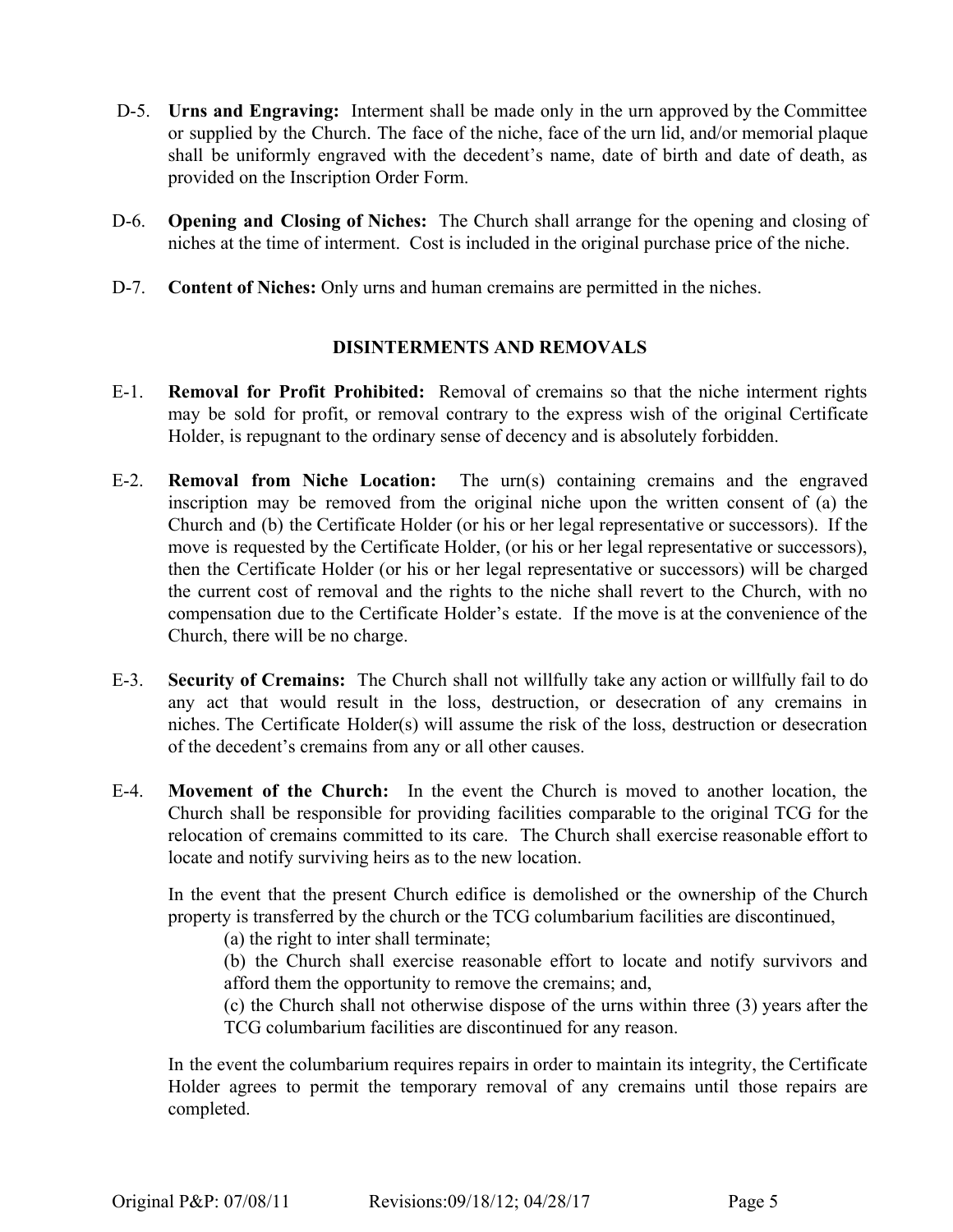## **TRANSFERS OR RE-ASSIGNMENTS**

- F-1. **Unilateral Transfer by Certificate Holder Prohibited:** All rights conferred shall be exclusive to the Certificate Holder and shall not be assignable or transferable by unilateral act of the Certificate Holder. This includes any exchange for value, inter vivos gift, testamentary transfer, or pledge as collateral for any loan.
- F -2. **Right of First Refusal:** The Church retains the right of first refusal to purchase any unused interment rights from any Certificate Holder at the then current standard purchase price or the original purchase price, whichever is the lower, prior to the transfer or assignment of said rights to any other owner. Any new owner must meet the criteria for Eligibility and shall be subject to approval by the Committee.
- F -3. **Transfer of Rights**: Should the Church elect not to execute its Right of First Refusal, a Certificate Holder may make a request in writing to the Committee to transfer or assign the Certificate Holder's rights to an eligible transferee. The request shall state the criteria for eligibility of the proposed transferee, as defined in these Policies and Procedures. The Committee shall approve such request provided it finds the proposed transferee eligible.

Upon approval of the request, the first Certificate Holder shall surrender his/her Certificate of Interment Rights and the eligible transferee shall complete the Application process. Upon approval of the eligible transferee, the Committee shall issue a new Certificate. The eligible transferee, now Certificate Holder, shall be bound by these Policies and Procedures*.*

- F -4. **Transfer Charges:** All transfers of ownership of a Certificate shall be subject to a fee found in the current Schedule of Fees. The charge shall be paid by the original Certificate Holder before the transfer is recorded and the new Certificate is issued.
- F -5. **Limitations:** If any niche is not used within fifty (50) years of the purchase of interment rights AND the family is no longer known, the Committee will be free to reassign such niche.

# **FLOWERS, ORNAMENTS, DECORATIONS**

- G-1. **Floral Regulations:** No flowers or plants shall be placed in the TCG at any time, with the exception of temporary decorations during special services and subject to the consent of the Pastoral Staff.
- G-2. **Other Ornaments, Decorations:** The use of felt, silk, satin, velvet or other cloth in a columbarium niche is prohibited. No boxes, cans, shells, toys, wreaths, metal, signs, cards, vases, photographs, artificial flowers, flags or any other such article, emblem or ornament shall be permitted in the TCG, and if so placed, the Committee reserves the right to have any such articles removed and disposed of without notice or liability to the owner.